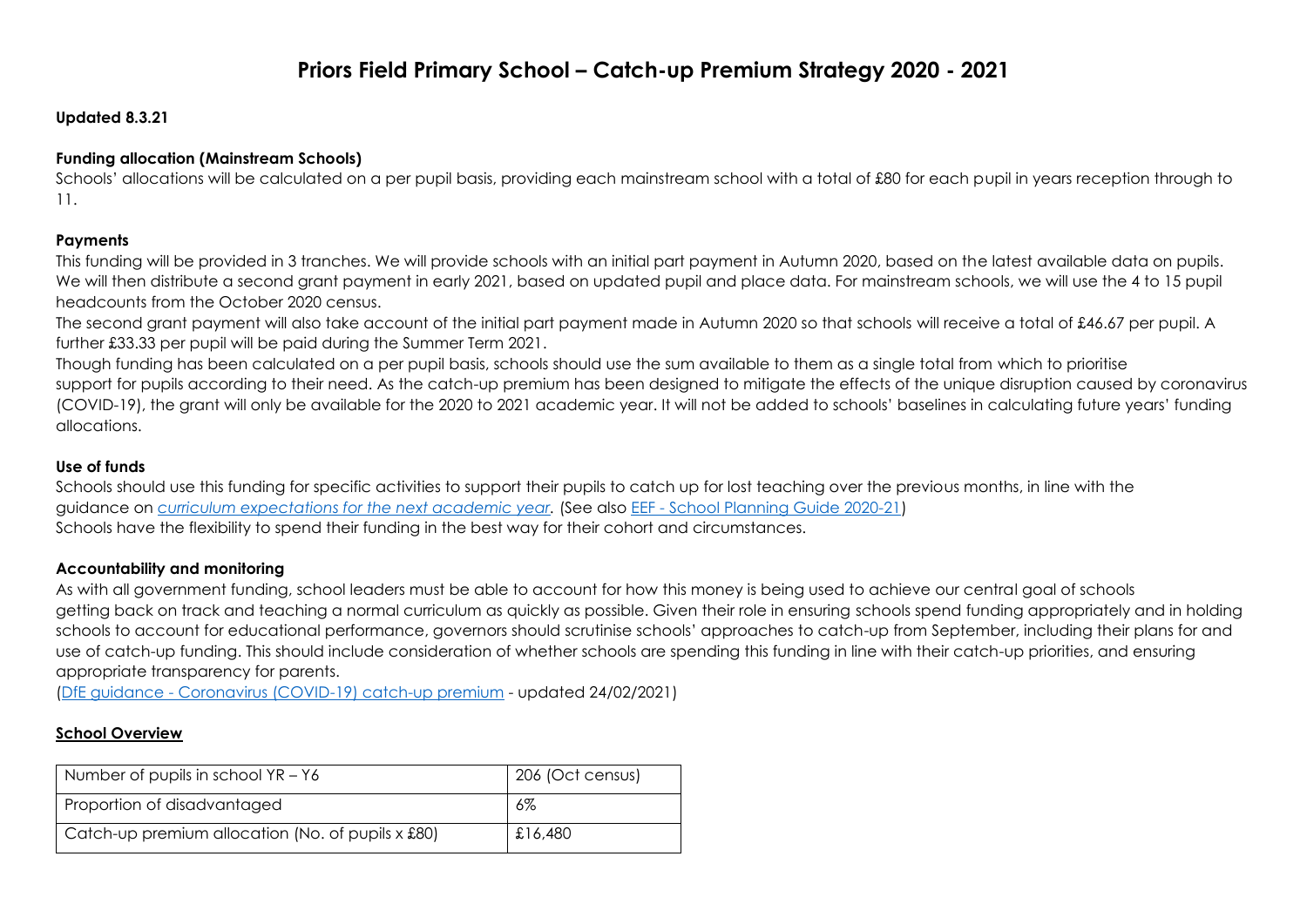## **Context of school and rationale for the strategy with reference to the impact of COVID 19**

The school serves a community where only 6% are available for pupil premium funding. However, there are a number of children who are not available for funding but are still classed as vulnerable due to multi risk factors such as low income, CIN, separated families, EAL and mental health and well-being concerns. We also have a higher level of SEND (11%) than in previous years and the impact of COVID 19 on these children has been noticeable.

## **Barriers to progress and attainment**

|                       |              | <b>Barrier</b>                                                                                                               | <b>Desired outcomes</b>                                                                                                                        |
|-----------------------|--------------|------------------------------------------------------------------------------------------------------------------------------|------------------------------------------------------------------------------------------------------------------------------------------------|
| <b>Teaching</b>       | A            | Lack of online high-quality resources to support remote learning<br>and all families able to access this.                    | Staff confident users of all ICT remote learning platforms.<br>Children able to learn independently and show resilience when                   |
| priorities            |              |                                                                                                                              | problems arise. Parents feel well supported teaching their children.                                                                           |
|                       | B.           | A strong remote learning offer is in place using class Padlets,                                                              | Devices offered and provided to all families in need.                                                                                          |
|                       |              | Teams, Zoom and Tapestry but some pupils had difficulties                                                                    | Weekly homework activities are uploaded and feedback to pupils                                                                                 |
|                       |              | accessing learning at home due to parents work commitments,                                                                  | given accordingly. Support provided by teachers and TA's in small                                                                              |
|                       |              | internet use, numbers of different age siblings and access to<br>devices.                                                    | groups and individually 1:1. Children unable to access home learning<br>remotely offered a place in school                                     |
| Targeted              | $\mathsf{C}$ | A small proportion of pupils did not engage with the provided                                                                | Through targeted support and a recovery curriculum, children will                                                                              |
| Academic support      |              | learning. There are a number of children who have returned to<br>school below ARE and not on track to make expected progress | make accelerated progress in English and Maths<br>Small group interventions support some of the identified gaps,                               |
|                       |              | in reading, writing and maths.                                                                                               | particularly writing.                                                                                                                          |
|                       | D            | Some pupils maintained a limited focus on writing during                                                                     | Focus on engaging children in their writing with exciting topics,                                                                              |
|                       |              | lockdown and therefore, their writing has not developed with                                                                 | resources and opportunities to write. Excellent modelling and                                                                                  |
|                       |              | poor spelling, editing and a lack of stamina to write.                                                                       | targeted teaching to also build confidence and skills.<br>Investment in spelling shed supports spelling across whole school.                   |
|                       | E            | Some children have not had quality vocabulary exposure                                                                       | Targeted support for children with speech and language and /or                                                                                 |
|                       |              | during lockdown and /or self-regulation and motor skills                                                                     | motor skills by Occupational Therapist and Speech and Language will                                                                            |
|                       |              | development.                                                                                                                 | lead to accelerated development for those<br>children.                                                                                         |
| Wider school/pastoral | F.           | Some pupils are struggling to settle back into class routines and                                                            | All pupils are able to focus on their learning during lessons. Children                                                                        |
| strategies            |              | have a limited attention span linked to                                                                                      | need to gain resilience and independence and growth mind set skills.                                                                           |
|                       |              | difficulties experienced due to COVID 19 and lack of structured<br>learning experiences since December 2020.                 | Use of 'Forest School' techniques and working in the environmental<br>area to support this.                                                    |
|                       | G            | Children with ASC and additional needs have struggled at                                                                     | Children who have not returned or returned with difficulties to be                                                                             |
|                       |              | home with lack of routines, structure and sensory needs being                                                                | supported by initiating Early Help and additional family support                                                                               |
|                       |              | met.                                                                                                                         | services (RISE/FIS)                                                                                                                            |
|                       | Н            | Parents share concerns about their child's behaviour and poor<br>mental health at home. In school we are aware that a child  | Pastoral support in school alongside professional interventions with<br>additional counselling enables all children to feel happy and safe and |
|                       |              | with worries and anxieties is not ready to learn.                                                                            | they make progress in their learning.                                                                                                          |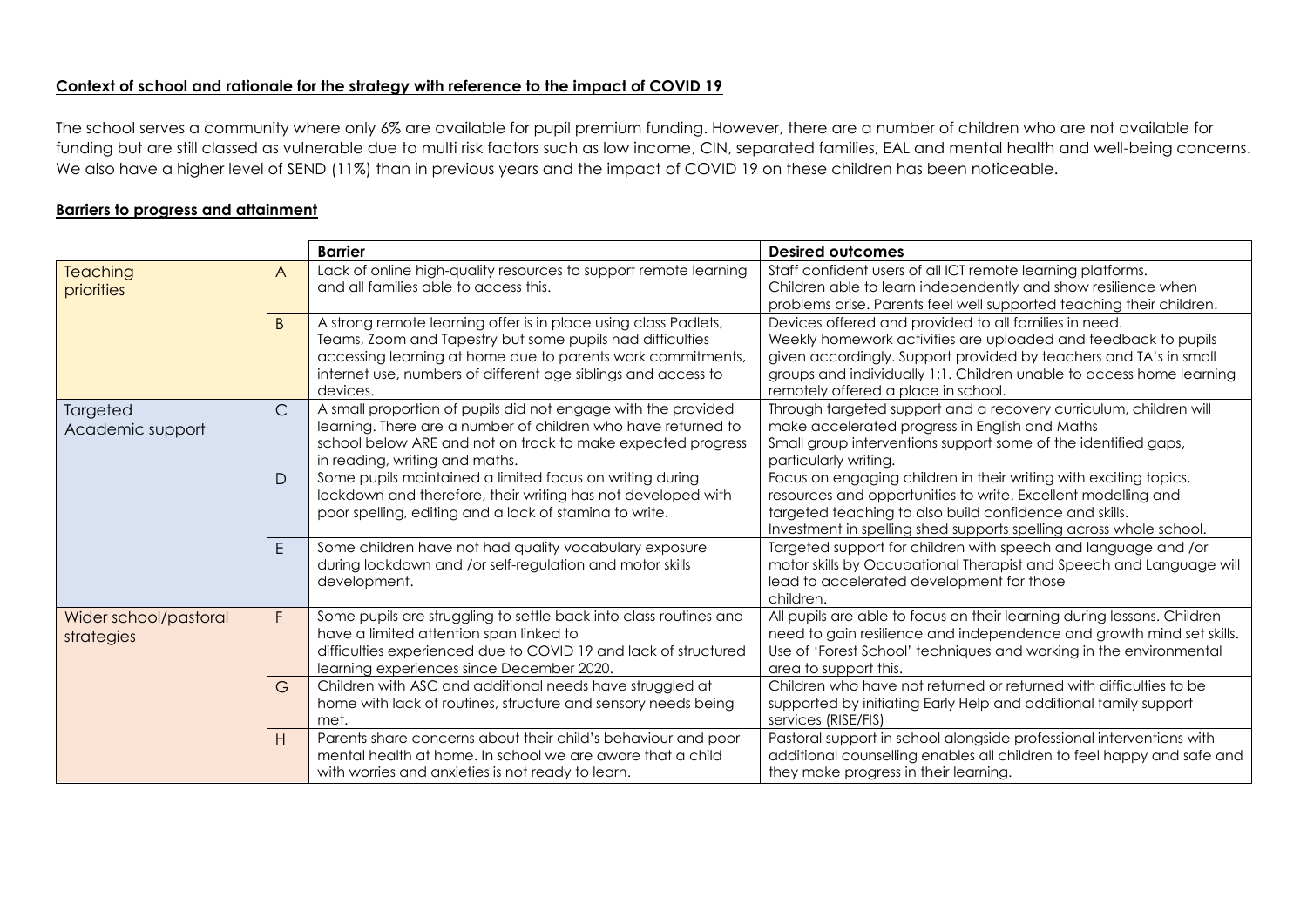# **Teaching priorities for current academic year**

| <b>Barrier</b> | Action                                                                                                                                                                                                                                                                                        | <b>Desired Outcome</b>                                                                                                                                                                                                                                                                                                              | Evidence                                                                                                                                | Cost                                          | Data<br>(starting)                                                                     | Who?                           | Impact/Evidence Ideas                                                                                                                                                                                                                           |
|----------------|-----------------------------------------------------------------------------------------------------------------------------------------------------------------------------------------------------------------------------------------------------------------------------------------------|-------------------------------------------------------------------------------------------------------------------------------------------------------------------------------------------------------------------------------------------------------------------------------------------------------------------------------------|-----------------------------------------------------------------------------------------------------------------------------------------|-----------------------------------------------|----------------------------------------------------------------------------------------|--------------------------------|-------------------------------------------------------------------------------------------------------------------------------------------------------------------------------------------------------------------------------------------------|
| $\overline{A}$ | Staff prepared high<br>quality online resources<br>to support remote<br>learning and<br>children/parents/carers<br>access these easily                                                                                                                                                        | Staff confident and expert<br>users of all the remote<br>learning platforms used for<br>home learning.<br>Children develop greater<br>independence and<br>resilience using ICT in<br>school.<br>Parents receive clear<br>instructions and<br>information.                                                                           | Teachers upload<br>planning, resources<br>and videos<br>Tailored individual<br>Padlets.<br>Communication-parent<br>forum<br>Pupil voice | Training/Hue<br>cameras/resou<br>rces<br>£860 | 20% of families<br>struggled to<br>support children<br>and engaged in<br>home learning | KB/KG<br>All class<br>teachers | Spring Term/Summer Term<br>All staff confident using ICT<br>Padlets and systems in place<br>Forest school-<br>confidence/independence<br>Feeling monster and zones of<br>regulation support children's<br>emotional wellbeing and<br>resilience |
| $\overline{B}$ | A strong remote learning<br>offer is in place using<br>class Padlets, Teams,<br>Zoom and Tapestry but<br>some pupils had<br>difficulties accessing<br>learning at home due to<br>parents work<br>commitments, internet<br>use, numbers of different<br>age siblings and access<br>to devices. | Devices offered and<br>provided to all families in<br>need.<br>Weekly homework activities<br>are uploaded and<br>feedback to pupils given<br>accordingly. Support<br>provided by teachers and<br>TA's in small groups and<br>individually 1:1. Children<br>unable to access home<br>learning remotely offered a<br>place in school. | Children using the<br>platform from home<br>and evidence in<br>returning work.                                                          | Costs of<br>training/comm<br>unication £500   | As above                                                                               | KB/KG<br>All class<br>teachers | In case of lockdown, self-<br>isolation, children to be<br>engaged in online learning-<br>monitored regularly by staff.                                                                                                                         |

# **Targeted academic support i.e. Structured interventions, small group tuition, 1:1 support**

| $\overline{C}$ | A small proportion of    | Targeted support - children   | English SLT time to     | $31$ weeks $\times 3.5$ | Compare May 21   | KG/KB     | May 21 data should show |
|----------------|--------------------------|-------------------------------|-------------------------|-------------------------|------------------|-----------|-------------------------|
|                | pupils did not engage    | will make accelerated         | identify children       | hours a day             | data with Dec 20 | JM/CT     | accelerated progress of |
|                | with the provided        | progress in English and       |                         | TA <sub>2</sub>         | data             |           | identified children.    |
|                | learning. There are a    | Maths                         | Cluster Writing project |                         |                  | All staff |                         |
|                | number of children have  | Small group interventions     |                         | £8327                   |                  |           |                         |
|                | returned to school below | support some of the           | 1:1                     |                         |                  |           |                         |
|                | ARE and not on track to  | identified gaps, particularly |                         |                         |                  |           |                         |
|                | make expected progress   | writing.                      | Small group work        |                         |                  |           |                         |
|                | in reading, writing and  |                               |                         |                         |                  |           |                         |
|                | maths.                   |                               | Pastoral time           |                         |                  |           |                         |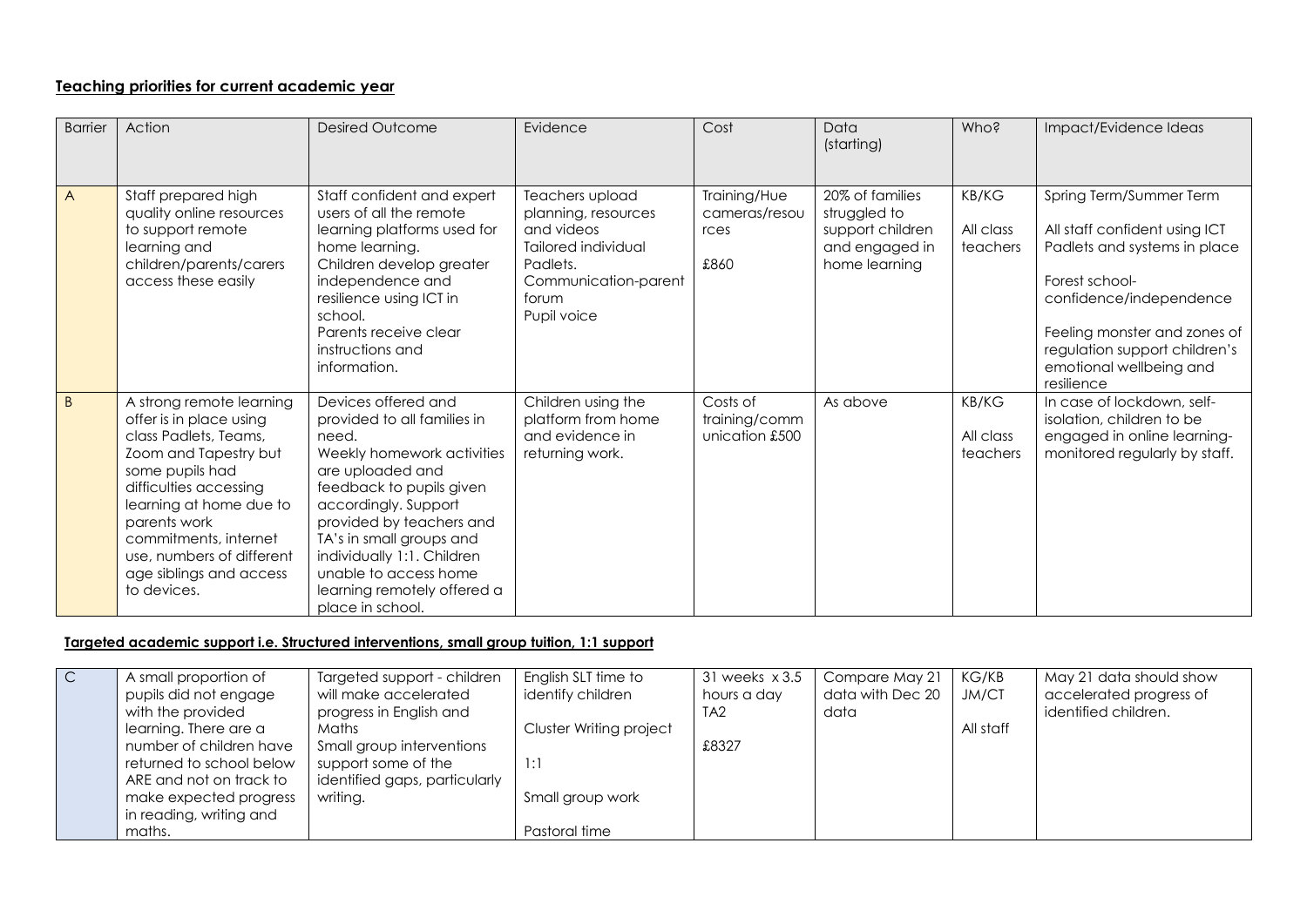| $\overline{D}$                                                             | Some pupils maintained<br>a limited focus on writing<br>during lockdown and<br>therefore, their writing has<br>not developed with poor<br>spelling, editing and a<br>lack of stamina to write. | Focus on engaging children<br>in their writing with exciting<br>topics, resources and<br>opportunities to write.<br>Excellent modelling and<br>targeted teaching to also<br>build confidence and skills.<br>Investment in spelling shed<br>supports spelling across<br>whole school. | English SLT time to<br>identify children<br>Cluster Writing project<br>1:1<br>Small group work<br>Pastoral time                                                                                        | Spelling shed<br>£157.50<br>SLT time<br>included in<br>teaching costs | Compare May 21<br>data with Dec 20<br>data                 | KG/KB<br>JM/CT<br>All staff | May 21 data should show<br>accelerated progress of<br>identified children. |
|----------------------------------------------------------------------------|------------------------------------------------------------------------------------------------------------------------------------------------------------------------------------------------|--------------------------------------------------------------------------------------------------------------------------------------------------------------------------------------------------------------------------------------------------------------------------------------|--------------------------------------------------------------------------------------------------------------------------------------------------------------------------------------------------------|-----------------------------------------------------------------------|------------------------------------------------------------|-----------------------------|----------------------------------------------------------------------------|
|                                                                            |                                                                                                                                                                                                |                                                                                                                                                                                                                                                                                      | Resources - spelling<br>shed<br>Remote book fair                                                                                                                                                       |                                                                       |                                                            |                             |                                                                            |
| $\mathsf E$                                                                | Some children have not<br>had quality vocabulary<br>exposure during<br>lockdown and /or self-<br>regulation and motor skills<br>development.                                                   | Targeted support for<br>children with speech and<br>language and /or motor<br>skills by Occupational<br>Therapist and Speech and<br>Language will lead to<br>accelerated development<br>for those<br>children.                                                                       | Education<br>Endowment Fund<br>Teaching and<br>Learning Toolkit:<br><b>Small Group Tuition</b><br>$(+4)$<br>Feedback (+8)<br>Gov/LA guidance<br>SEND reports/analysis<br>OT/Send supported/ed<br>psych | £1200                                                                 | Pupil survey<br>Compare May<br>21 data with Dec<br>20 data | KB/KG<br>VL                 | May 21 data should show<br>accelerated progress of<br>identified children. |
| Wider strategies i.e. Pastoral/Behaviour approaches (restorative practice) |                                                                                                                                                                                                |                                                                                                                                                                                                                                                                                      |                                                                                                                                                                                                        |                                                                       |                                                            |                             |                                                                            |
| F                                                                          | Some pupils are<br>struggling to settle back<br>into class routines and                                                                                                                        | All pupils are able to focus<br>on their learning during<br>lessons. Children need to                                                                                                                                                                                                | Endowment Fund<br>Teaching and<br>Learning Toolkit:                                                                                                                                                    | Resouces<br>£15.84<br>£53.20                                          | Pupil survey<br>Compare May 21                             | All staff                   | Termly data shows learning<br>behaviours improving.                        |

Additional TA2

data with Dec 20

data

31 x 1.5 hours 3 days a week  $£2141$ 

time

have a limited attention

gain resilience and

working in the

support this.

independence and growth mind set skills. Use of 'Forest School' techniques and

Behaviour Interventions (+3) Social and Emotional

Learning (+4) Metacognition and Self-Regulation (+7)

The Zones of Regulation The Colour Monster

environmental area to

difficulties experienced due to COVID 19 and lack of structured learning experiences since December 2020.

span linked to